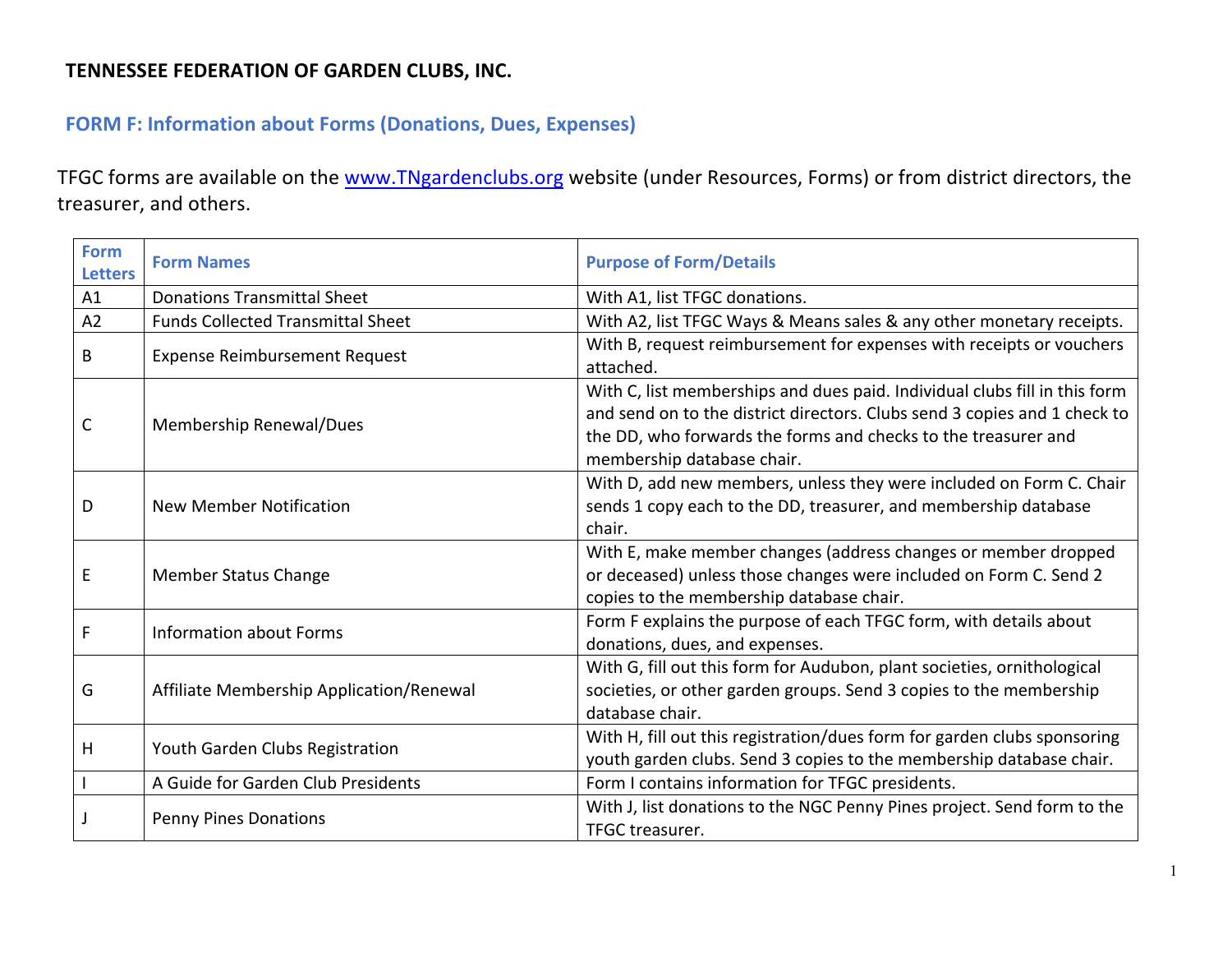# **FORM F: Information about Forms (Donations, Dues, Expenses)**

| <b>Donations</b>                                         | <b>Recipients</b>                                                                                       | <b>Forms</b>                                                                                          |
|----------------------------------------------------------|---------------------------------------------------------------------------------------------------------|-------------------------------------------------------------------------------------------------------|
| <b>Blue Star Memorial Markers</b>                        | District director (DD) or district treasurer (DT).<br>Note: Funds to remain in district.                | A <sub>2</sub>                                                                                        |
| <b>Conservation Education</b>                            | <b>TFGC treasurer</b>                                                                                   | A1                                                                                                    |
| <b>District Support</b>                                  | DD sends monies to the TFGC treasurer.                                                                  | A <sub>2</sub>                                                                                        |
| Endowment Trust Fund (ETF)                               | <b>Endowment Trust Fund chair</b>                                                                       | <b>Endowment Trust Fund Contribution</b>                                                              |
| Ivan Racheff House & Gardens                             | <b>TFGC</b> treasurer                                                                                   | A1                                                                                                    |
| IRH&G Friends of Racheff                                 | <b>TFGC</b> treasurer                                                                                   | <b>Friends of Racheff Enlistment</b>                                                                  |
| Land Trust/Cumberland Trail State<br><b>Scenic Trail</b> | <b>TFGC treasurer</b>                                                                                   | A1                                                                                                    |
| National/Tennessee Natural<br><b>Disasters</b>           | TFGC treasurer. Clubs designate either National or<br>the Tennessee Natural Disasters Fund.             | A <sub>1</sub>                                                                                        |
| <b>NGC Permanent Home</b>                                | DD sends new member donations to the TFGC                                                               | Add into C or use A1 with additional donations                                                        |
| (NGC Headquarters)                                       | treasurer.                                                                                              | or D.                                                                                                 |
| Penny Pines Project                                      | TFGC treasurer collects club donations for the<br>NGC Penny Pines Project. Chair sends money to<br>NGC. |                                                                                                       |
| Recognition & Remembrance Book                           | <b>TFGC</b> treasurer                                                                                   | A1                                                                                                    |
| <b>Scholarships</b>                                      | <b>TFGC treasurer</b>                                                                                   | A <sub>1</sub>                                                                                        |
| TN Executive Residence & Project                         | <b>TFGC treasurer</b>                                                                                   | A1: Clubs can identify design or landscape for<br>Governor's Mansion Garden Projects, if<br>required. |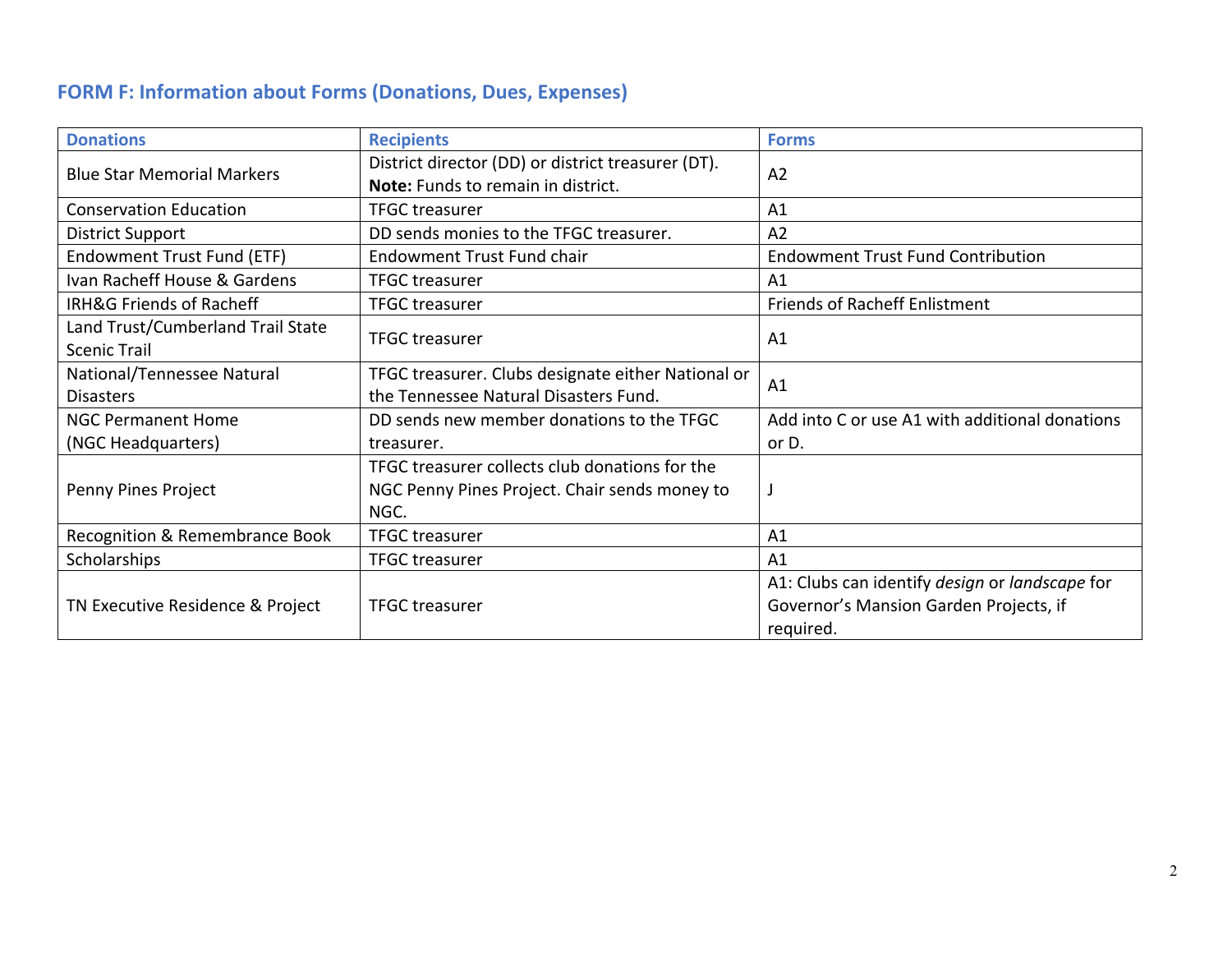# **FORM F: Information about Forms (Donations, Dues, Expenses)**

| <b>Expenses, Dues</b>                                | <b>Recipients</b>                                                                                                                                                                           | <b>Forms</b>                                                                                  |
|------------------------------------------------------|---------------------------------------------------------------------------------------------------------------------------------------------------------------------------------------------|-----------------------------------------------------------------------------------------------|
| <b>Calendars: NGC Vision of Beauty</b>               | District calendar chair collects orders. District<br>treasurer sends one check for total orders to the<br>TFGC calendar chair who sends to the TFGC<br>treasurer to place order for TFGC.   | A <sub>2</sub>                                                                                |
| <b>Hospitality (TFGC Board Meetings)</b><br>Expenses | <b>TFGC</b> treasurer                                                                                                                                                                       | B                                                                                             |
| Judges Club/Council Dues                             | Flower Show judges, Council treasurer                                                                                                                                                       | Supply list of judge names and send \$6 per judge.                                            |
| Life Memberships (LMs)                               | District TFGC LM chair sends forms and monies<br>to the TFGC LM chair. DSR and NGC LMs are sent<br>directly by this chair. New LMs are reported to<br>the DD and membership database chair. | <b>TFGC Life Membership</b><br>TFGC LM chair uses A2 to send monies to the TFGC<br>treasurer. |
| Membership Dues for Garden Clubs                     | DD sends monies to the TFGC treasurer.                                                                                                                                                      | С                                                                                             |
| Membership Dues for Youth Garden<br>Clubs (YGC)      | DD from sponsoring GC sends monies to the<br>TFGC treasurer. YGC chair registers youth clubs<br>before December 1 to qualify for youth awards<br>and registers YGCs with TFGC Awards chair. | H                                                                                             |
| National Affiliates/Plant Society<br>Dues            | DD sends monies to the TFGC treasurer.                                                                                                                                                      | G                                                                                             |
| The Volunteer Gardener (TVG)<br>Expenses             | <b>TFGC</b> treasurer                                                                                                                                                                       | В                                                                                             |
| Ways & Means (District)                              | District Ways & Means chair sends to the District<br>treasurer.                                                                                                                             | W&M chair uses A2 for receipts and B for expenses.                                            |
| Ways & Means (TFGC)-Expenses                         | <b>TFGC</b> treasurer                                                                                                                                                                       | B                                                                                             |
| Ways & Means (TFGC)-Receipts                         | <b>TFGC treasurer</b>                                                                                                                                                                       | A2                                                                                            |